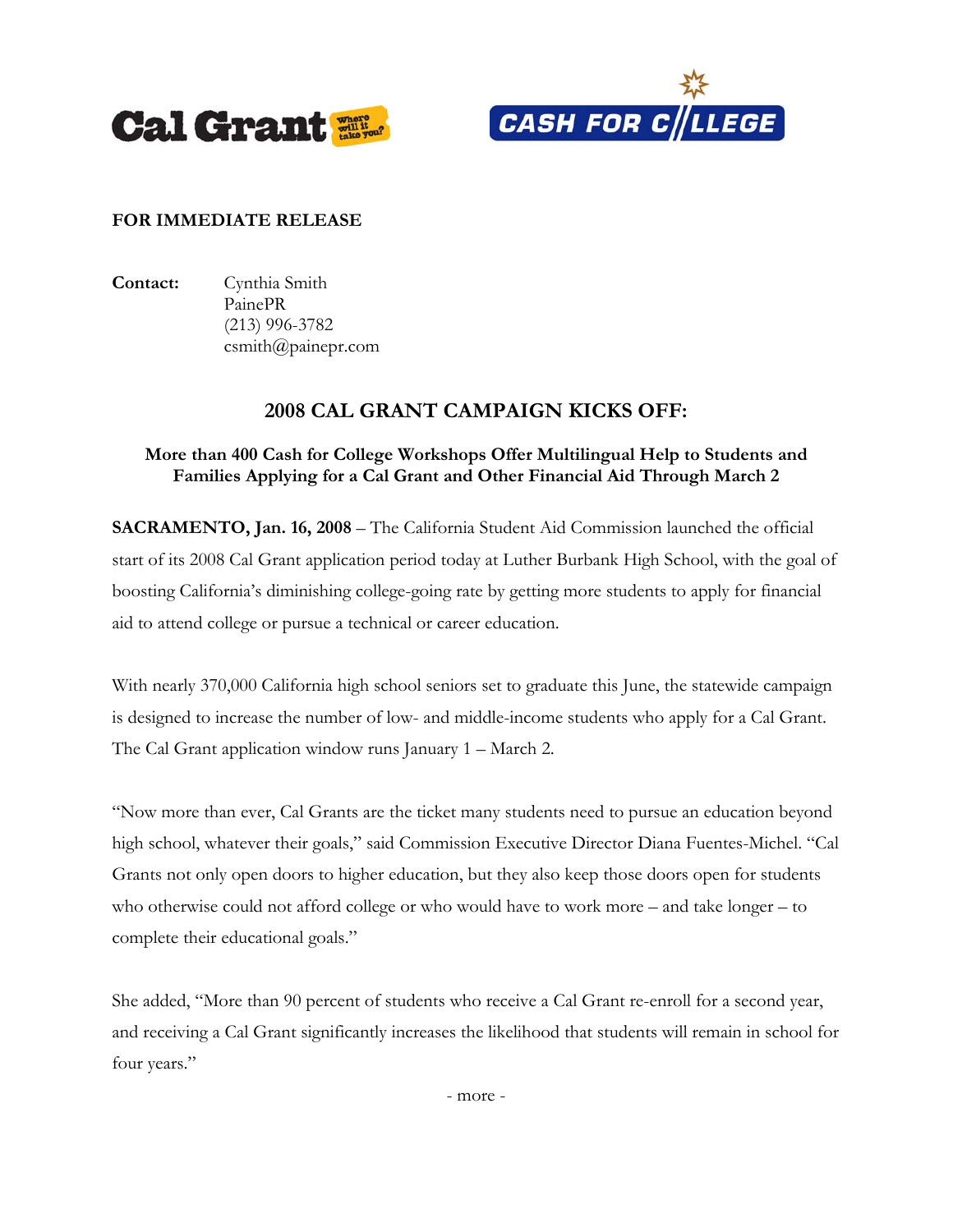Cal Grants cover tuition and fees at California's public colleges and universities, and some Cal Grants also help students pay for textbooks and living expenses. In addition, students pursuing a career or technical education can receive up to \$576 a year for books, tuition and equipment, and up to \$2,592 for tuition and fees for those who go to a school other than a California Community College (community colleges do not charge tuition and Cal Grant-eligible students can apply to have their fees waived).

All college-bound high school seniors who qualify for a Cal Grant are guaranteed to receive one. To qualify, students must have financial need, at least a 2.0 GPA, and apply by the March 2 Cal Grant application deadline, in addition to meeting other requirements. Cal Grants for career or technical education have no minimum GPA requirement.

The Commission has joined forces with key partners across California, including financial aid and outreach professionals at colleges, universities and career and technical schools, high schools, corporate and community organizations, the Legislature and the California Department of Education to raise the number of students who pursue an education beyond high school.

"We're working hard to close not only the achievement gap, but also the opportunity gap for our disadvantaged students," said State Superintendent of Public Instruction Jack O'Connell. "Cal Grants help students maximize their financial aid options to pursue all types of education beyond high school."

Recent trends show California ranks  $40<sup>th</sup>$  among states in the rate of high school students going directly to college and 46<sup>th</sup> among states in college completion rates. Further research reveals:

- The proportion of high school graduates enrolling directly into colleges has dropped over the past decade, from 61 percent in 1995 to 52 percent in 2005.
- Only 35 percent of high school freshmen enroll in college within four years, as compared to 53 percent among the top states, according to an October 2006 Institute for Higher Educational Leadership and Policy report.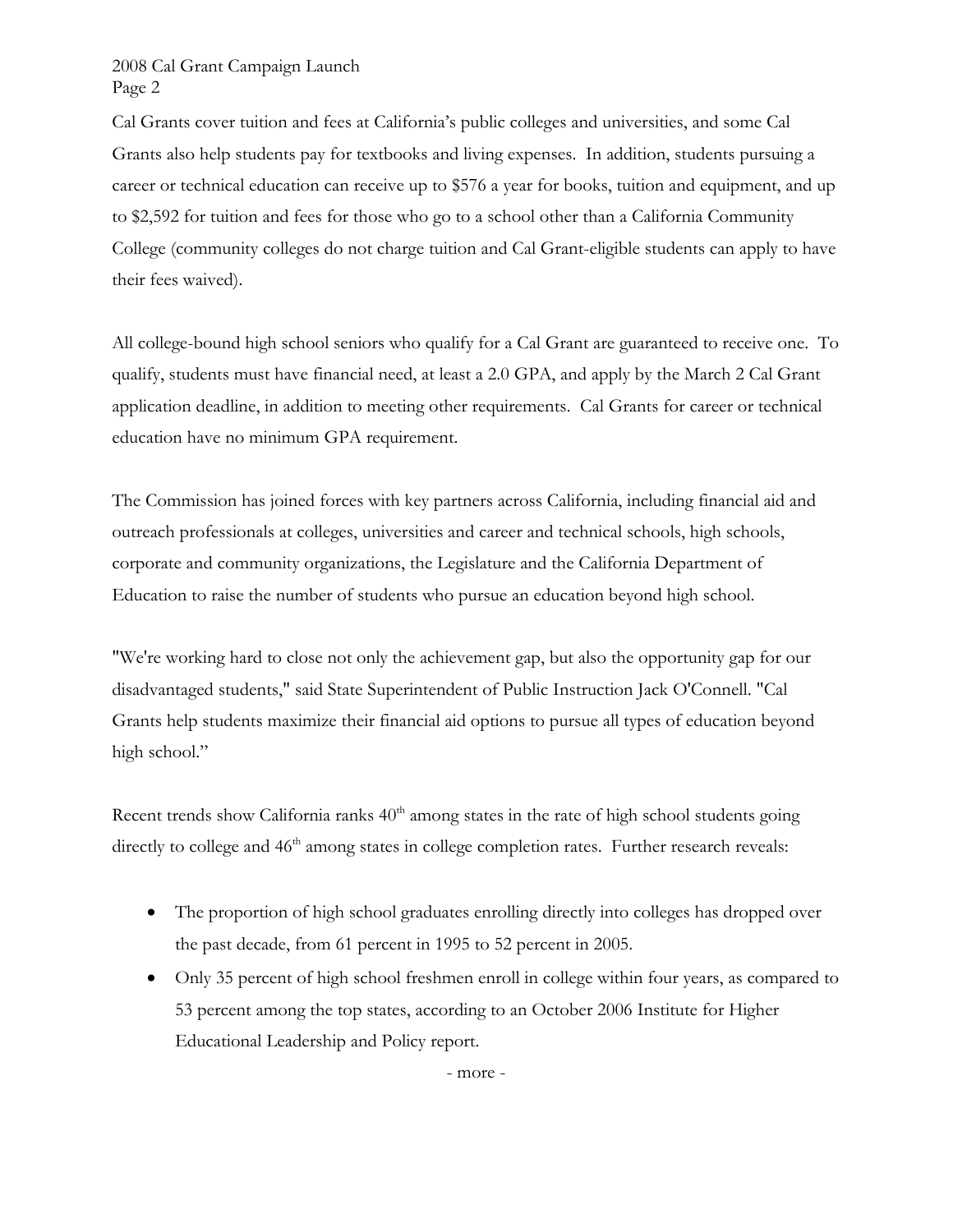- Most Californians (84 percent) say that affording college is at least somewhat of a problem for students today, with 53 percent calling it a big problem. An October 2007 Public Policy Institute of California Statewide Survey also found that two-thirds of Californians believe that the cost of a college education prevents qualified, motivated students from pursuing higher education.
- Three-fourths of Latino young adults not currently in college would have been more likely to attend college if they had better information about financial aid, according to a recent Tomas Rivera Policy Institute survey. More than half of all Latino parents and 43 percent of Latino young adults could not name a single source of financial aid.

Yet, a college degree matters more than ever today. More education means higher incomes. Higher education is closely tied to the state's economic health and the economic value of a college degree. Consider:

- Nearly two-thirds of Californians think a college education is necessary for success in today's workplace, according to an October 2007 Public Policy Institute of California Statewide Survey.
- A 2007 California Postsecondary Education Commission report says that the average income of a person with a high school diploma was \$27,000, while the average income for a bachelor's degree holder was \$56,000.
- That same report says that earning a degree increases the income potential of a high school graduate from 47 percent for an associate degree to 189 percent for a graduate or professional degree.

To apply for a Cal Grant, students must fill out and submit two forms – a Free Application for Federal Student Aid (FAFSA) and a verified Cal Grant GPA – by the March 2 deadline. Because this year's deadline falls on a Sunday, Cal Grant GPA Verification forms received on Monday, March 3 will be accepted. Students and families can visit www.calgrants.org or call toll free 888-CA-GRANT (888-224-7268) to learn more about Cal Grants, find the forms they need to apply and locate a California Cash for College workshop in their community.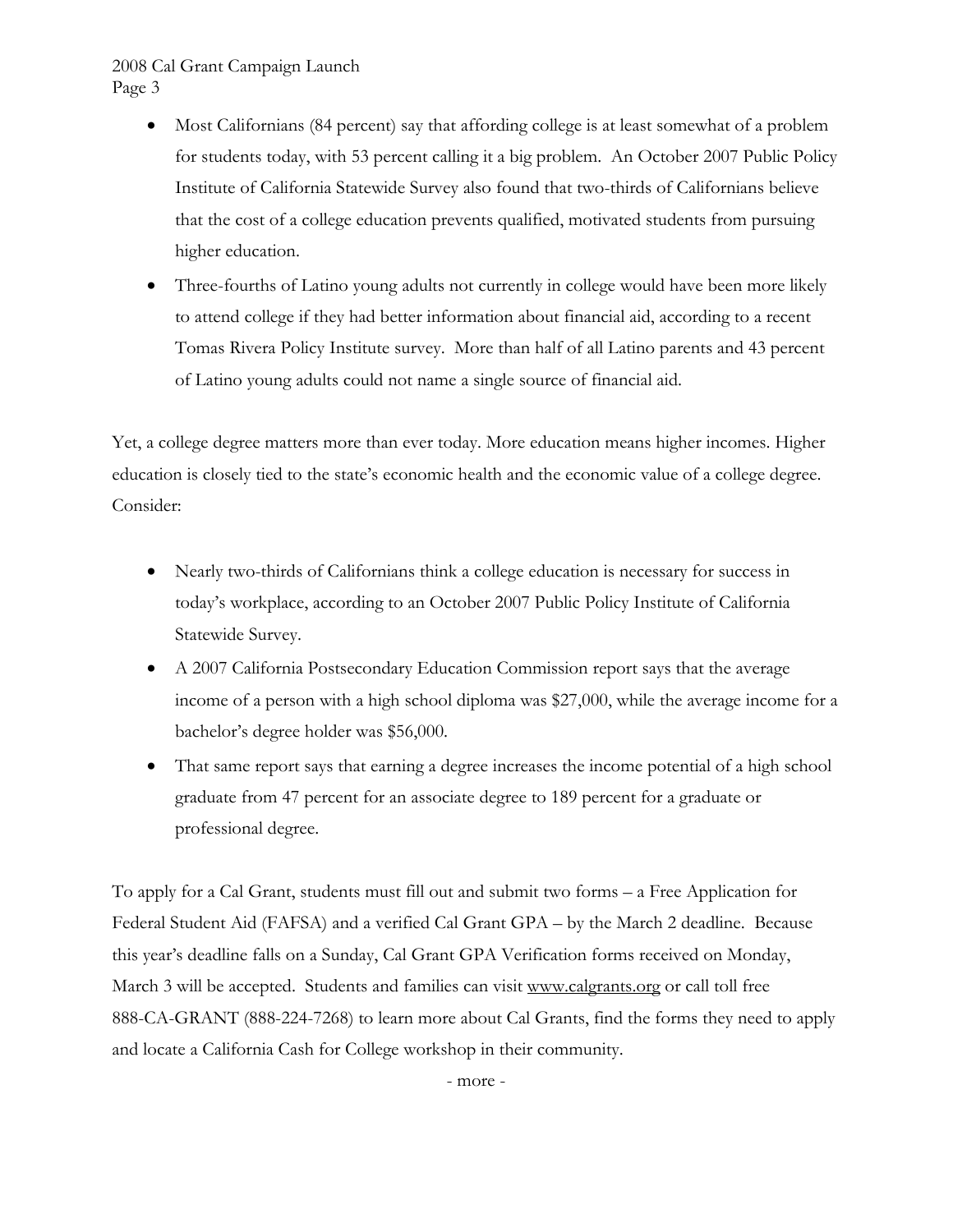When students apply for a Cal Grant, they are also applying for thousands of dollars in financial aid from the federal government, including the recently increased federal Pell Grants and low-interest federal student loans, as well as financial aid from colleges, such as community college fee waivers. Together, the various types of state, federal and college aid can help make college more affordable for Californians.

Students and families can ensure they have their best chance at getting all the financial aid they may be eligible for by attending one of the Commission's award-winning California Cash for College workshops. The workshops are held locally in 90 percent of all counties across the state in January and February. Attendees receive line-by-line help filling out the required forms. Nearly a thousand financial aid professionals and trained volunteers assist low-income and first-generation students to successfully complete the financial aid application process.

High school seniors who attend a workshop and apply for a Cal Grant and other financial aid by the March 2 deadline can qualify for an extra \$1,000 scholarship. At least one \$1,000 scholarship is offered at each workshop to encourage students to apply for a Cal Grant, and up to 500 scholarships will be awarded statewide after the March 2 deadline. The College Access Foundation of California is providing a generous grant of \$800,000 to finance statewide and local Los Angeles area scholarships. Since 2005, the Foundation – the largest of its kind in California – has provided more than \$7 million in scholarship program funding to Commission-related programs, such as the California Cash for College and Cal-SOAP outreach programs to encourage financially needy students to apply for state and federal aid.

Working hard to provide additional encouragement to all students to apply for financial aid are members of the Cal Grant College Cash Crew, a group of current and recently graduated students who themselves are Cal Grant recipients.

 "Attending college wasn't even on my radar after high school graduation, and instead I enlisted in the military," said CSU Stanislaus student Salvador Salazar-Gomez, a Cal Grant College Cash Crew spokesperson and Cal Grant recipient. "After serving time overseas and starting a family, I now realize how important getting my degree is not only to my success, but for the well-being of my